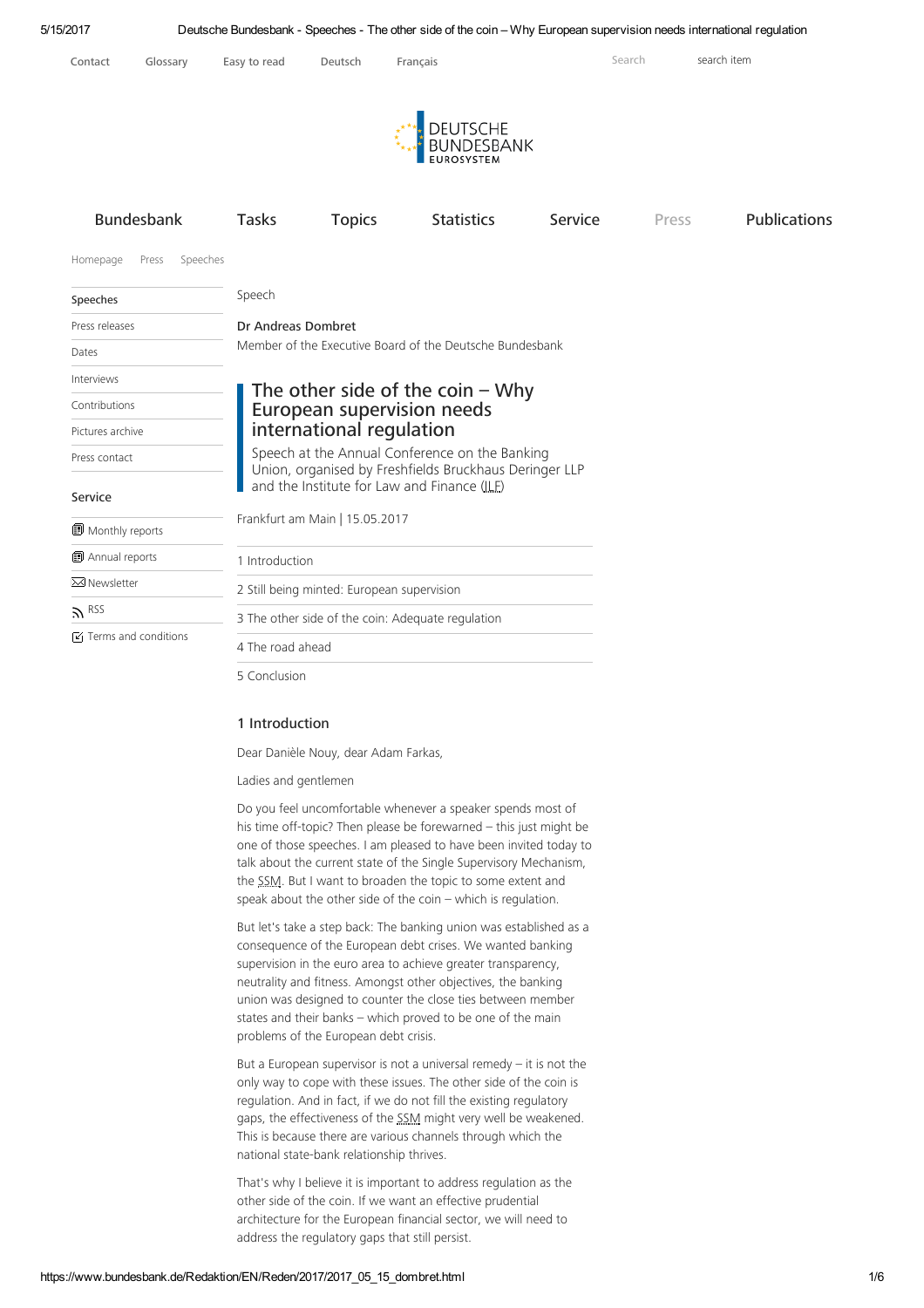In my speech this morning, let me begin by reviewing the functioning of the SSM and discussing its challenges. Then I will focus on the regulatory treatment of sovereign exposures as one example of a regulatory gap that still needs to be addressed.

### 2 Still being minted: European supervision

I remember well being a participant at the ILE and Freshfields conference in May 2015, when the Single Supervisory Mechanism was still in its infancy. Back then, we were mainly concerned with the workings of the new system.

Today, the focus has shifted. Structural challenges abound in the European banking sector – such as the high volumes of nonperforming loans, low profitability, and IT and cyber security. For European supervisors, preserving the "tough but fair" character is to a large extent a matter of day-to-day supervisory practice. Danièle will surely stress this point when she addresses you later.

And there are external events such as Brexit which demand our attention. I consider Brexit to be manageable for banks, but it requires timely, thorough and comprehensive preparations. And because of the uncertainty it involves, supervisors have their own part to play in ensuring a smooth transition to a post-Brexit era. It requires us to be responsive and pragmatic as well. Therefore, I strongly welcome the commitment shown by SSM supervisors to cooperation and open exchange.

There is no need for me to go into detail on these subjects. As I mentioned just now, these are topics I very much imagine Danièle will touch upon.

Instead, I wish to review the set-up of the European Single Supervisory Mechanism and offer some ideas as to how it can be developed further. But for that purpose, I find it helpful to remind ourselves of the organisational principle of the SSM. It was not intended to be a single, hierarchical organisation, but rather a supervisory network. There are still many misperceptions on that matter.

Without doubt, the ECB has key competences regarding the SSM. The ECB assumes responsibility for the overall functioning of the project. And apart from directly supervising the large, "significant" credit institutions, it has also taken over various powers from the national competent authorities, the NCAs - one such important power being licensing.

But that does not make it a hierarchical undertaking. Instead, different modes of cooperation were installed. For example, joint supervisory teams include personnel from NCAs that now receive their instructions from the ECB, while inspectors from NCAs continue to be directed by their employer. Other NCA staff again are on secondment at the ECB.

The different modes of cooperation also become visible with respect to competences. NCAs still have major tasks and competences beyond directly supervising the 3,200 smaller, "less significant" institutions in the euro area. Think of the roughly 1,500 written procedures from last year: every single decision is approved by the Supervisory Board, which includes members from 19 NCAs, thus boosting the transfer of knowledge from NCAs to the ECB and ensuring that decisions are subject to multiple levels of protection, not just dual control.

Also, the NCAs are the source of the vast majority of supervisory staff. For example, the Bundesbank has staff members in 33 out of 127 joint supervisory teams. And NCAs contribute the vast majority of staffing in the SSM's overall workforce. This means that national authorities still – and for good reason – play an essential role in the operational functioning of the SSM.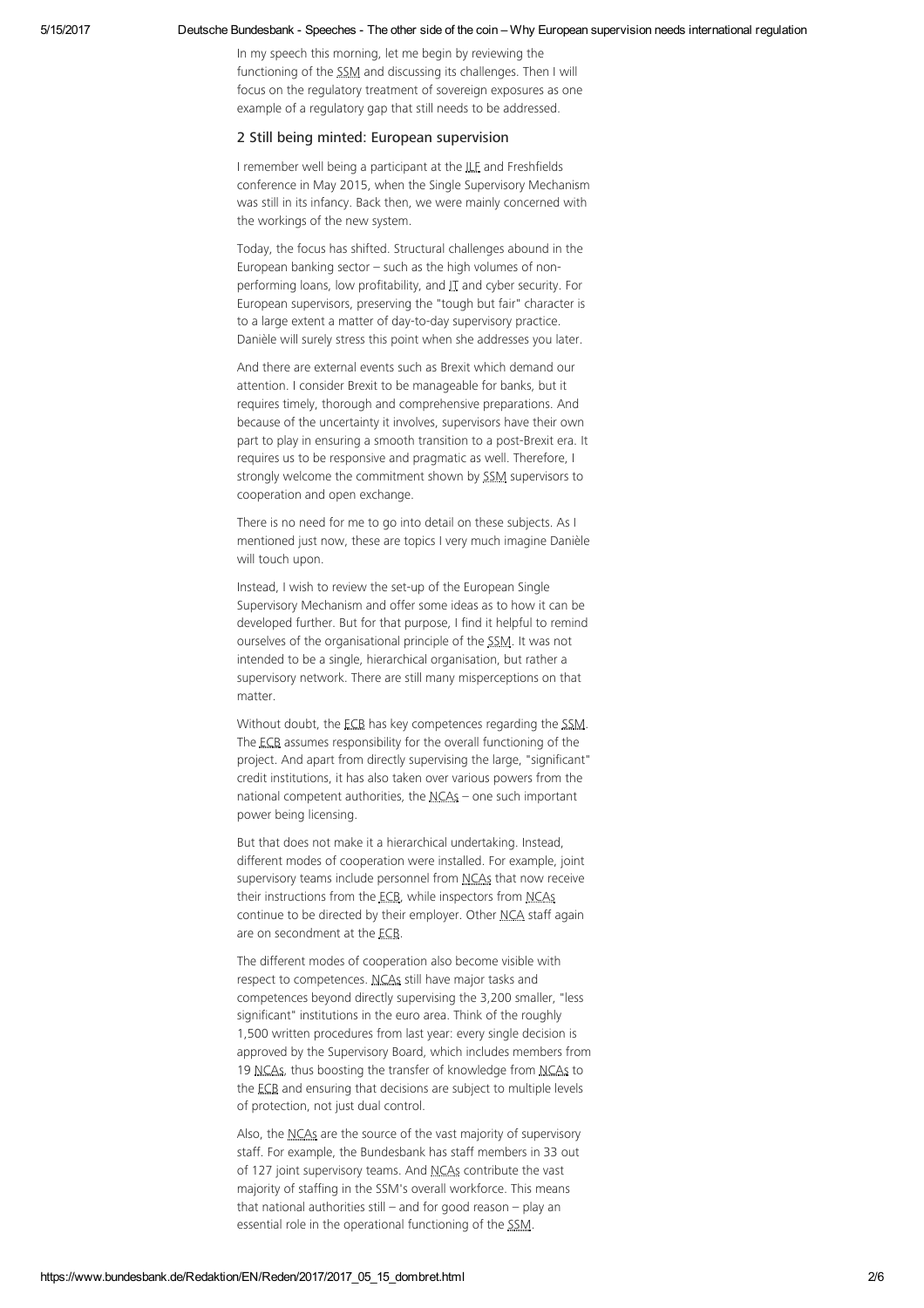### 5/15/2017 Deutsche Bundesbank Speeches The other side of the coin – Why European supervision needs international regulation

Today, and given the huge number of challenges I mentioned earlier, the SSM is very much reliant on the full and vigorous support of the national competent authorities. NCAs thus need to adhere to their staffing commitments.

The network character of the SSM also demands fostering a common supervisory culture. We should strengthen our aim of promoting a common supervisory culture, which we have labelled a "one-team" approach. For that purpose, we should remove the boundaries between supervisors in their daily routines and interactions whenever we see them.

Another issue we still need to work on in this respect is language. Among the elements of cultural diversity in Europe, language is among the most deeply-rooted. Here at this conference, we do manage to communicate in a common language, even though there are speakers from several nationalities. But when it comes to the legal details of banking regulation and supervision, the meaning of words becomes crucial. In fact, even the points you are listening to right now have been checked linguistically by our language specialists at the Bundesbank. It is therefore understandable that bank representatives will want to stick to their home language when they interact with authorities.

And even if top managers feel confident enough to engage with our supervisors in English, our inspections regularly look in-depth at departments where the home language prevails, for example when we look at documentation. This gives domestic inspectors a natural advantage in their jobs. If we want to further reduce potential instances of "home bias", we therefore need to target those language barriers for foreign inspectors and supervisors. For the SSM, this means we need to strengthen our efforts to boost the language skills of our supervisory staff.

Having spoken about challenges both outside and inside the SSM. let me now turn to the more general topic of my speech. How has the SSM performed overall so far? I guess it is fair to say that supervision has benefited in many ways: Supervisory quality has improved, cooperation has been extended, and the SSM has contributed positively to financial stability. Constrained by the given regulatory environment, the ECB has been persistently undertaking measures to address various structural issues. For example, it has originated guidelines for institutions on dealing with NPLs. Also, it had launched a project targeting options and discretions in European banking regulation that may well be a source of national bias.

Thus, the SSM has already made important contributions to enhancing financial stability and to reducing "home bias".

But reliable supervision is not the only road that leads to a sustainable financial order in the euro area. Just remember the multiple ties binding member states and their national credit institutions together. On the one hand, a sovereign solvency crisis risks triggering a solvency crisis at banks. On the other hand, struggling financial institutions were able to force governments to bail them out, thus endangering state solvency. This doom loop – an ever-worsening nexus between banks, governments and the entire national economy – showed up quite clearly during the European debt crisis. Today, strong ties between banks and states continue to exist. A survey conducted by the EBA in 2016 found that the share of home sovereign exposures is disproportionately high. In some member states, it is very close to 100 per cent. Germany is no exception here: The sample of German banks revealed that 74 per cent of their sovereign exposures was to German general government.

Just as with the monetary policy of the Eurosystem, the SSM and the banking union may not iron out all the deficiencies and negative impact channels surrounding the ties between banks and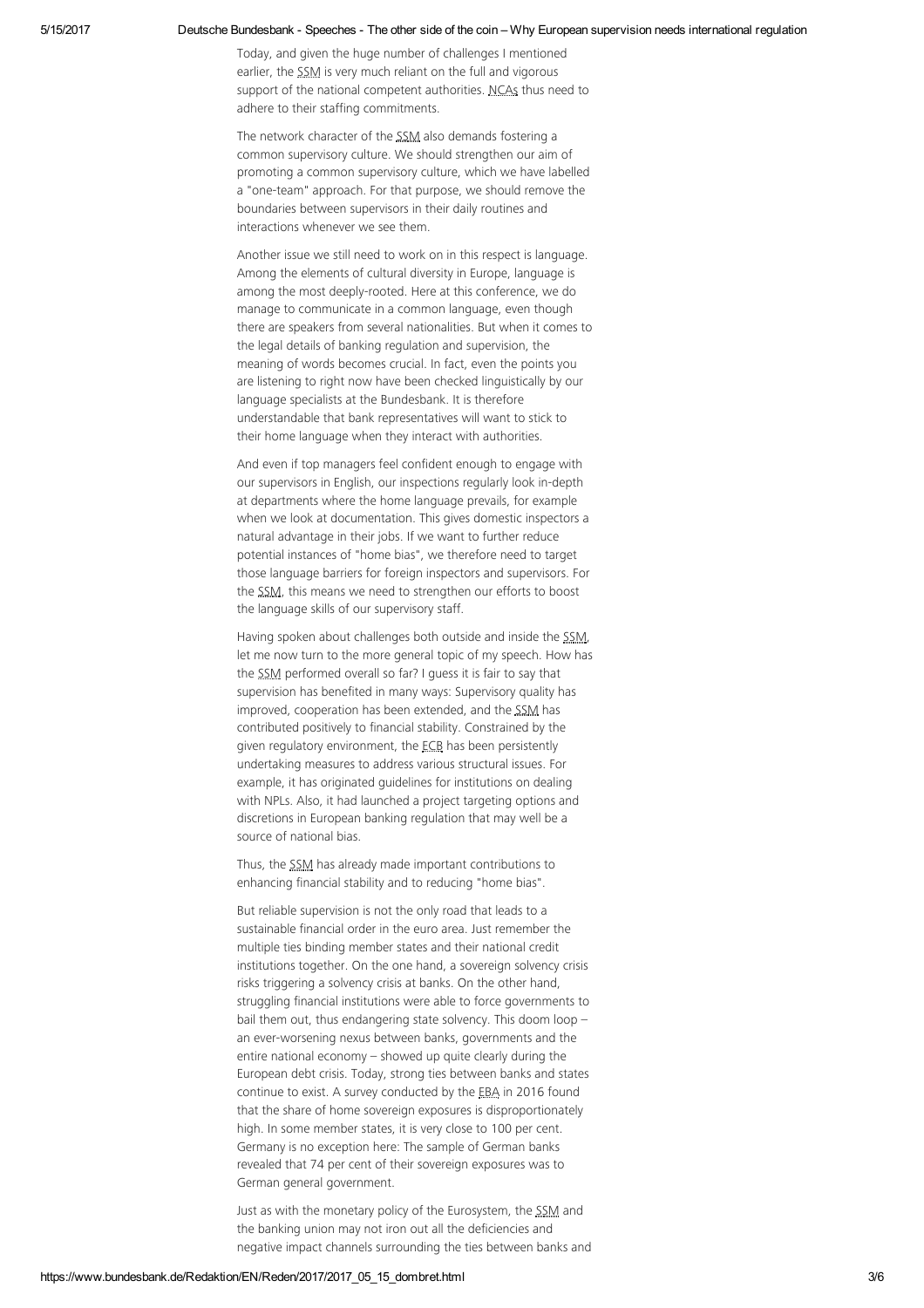states. Supervisory authorities need to reject the role of a universal remedy. Banking supervision can only be as effective as the reach of the rules. If regulatory gaps still exist in the euro area, we will only be able to achieve a well-balanced political and financial order if we plug those gaps.

## 3 The other side of the coin: Adequate regulation

Let me demonstrate this reasoning with respect to the regulatory treatment of sovereign bonds, which plays a key role in strengthening the overall architecture.

There is not much dissent, in fact, over the question as to whether sovereign debt is subject to economic risk. Puerto Rico declared bankruptcy just a few days ago. In Europe we have been witnessing debt haircuts and other symptoms of sovereign overburden. By and large, the risk of sovereign default may be low, and sometimes very low, but it is not zero.

If we want regulation to be risk-adequate, economic risks will need to find their way into the rules for banking. Our existing regulatory set-up is quite well-developed in this respect. The standard requirements for credit risk already comprise eight risk weight categories. The specific risk weights applied to each credit category were substantiated by historical evidence on credit risks. Yet historical evidence is not taken into account where sovereign bonds are concerned. Euro-area credit institutions do not need to hold any capital against the default risk of their member states. This is remarkable, since sovereign bonds account for a significant part of bank assets in the euro area.

For sure, the leverage ratio – which was introduced as part of Basel III – may, in principle, set a ceiling for sovereign bond holdings at credit institutions once it becomes legally binding. This is because the leverage ratio caps indebtedness at a certain level. A bank which barely meets this limit will not be able to buy any further sovereign bonds without first acquiring additional capital. But the leverage ratio is designed only to be a backstop for the minimum capitalisation at banks. Thus, it is not an instrument that directly addresses sovereign risk.

This regulatory gap has numerous consequences. Most prominently, it creates inadequate incentives for banks and feeds into the doom loop I mentioned earlier on.

So what about our new supervisory regime in the euro area? Couldn't our supervisors counteract this aspect of the unhealthy relationship between member states and their national banks, given that the SSM is intended to be more independent and less negligent regarding the close ties between banks and states? The uncomfortable answer is: You cannot expect European supervisors to fill a regulatory gap like this in a fully satisfactory manner.

In theory, supervisors may target sovereign risks as part of their supervisory actions – the buzzword here is pillar 2. Indeed, when institutions are asked to calculate their idiosyncratic risks, these also include their sovereign exposure. This risk calculation feeds into the supervisory evaluation process, which may result in additional capital requirements. But of course, sovereign exposure is only one element of what turns out to be a complex evaluation process for every supervised entity. Heterogeneous treatment of this risk category at different institutions across the euro zone is a phenomenon that cannot be ruled out. Also, interactive risk assessment is most beneficial only for those risks that are indeed idiosyncratic. By contrast, sovereign risk is predestined for standardised treatment.

The damage caused by inadequate rules is not confined to banks. Artificial additional demand for sovereign debt may lead to distorted price signals and, as a consequence, to private investment being crowded out. And of course, it gives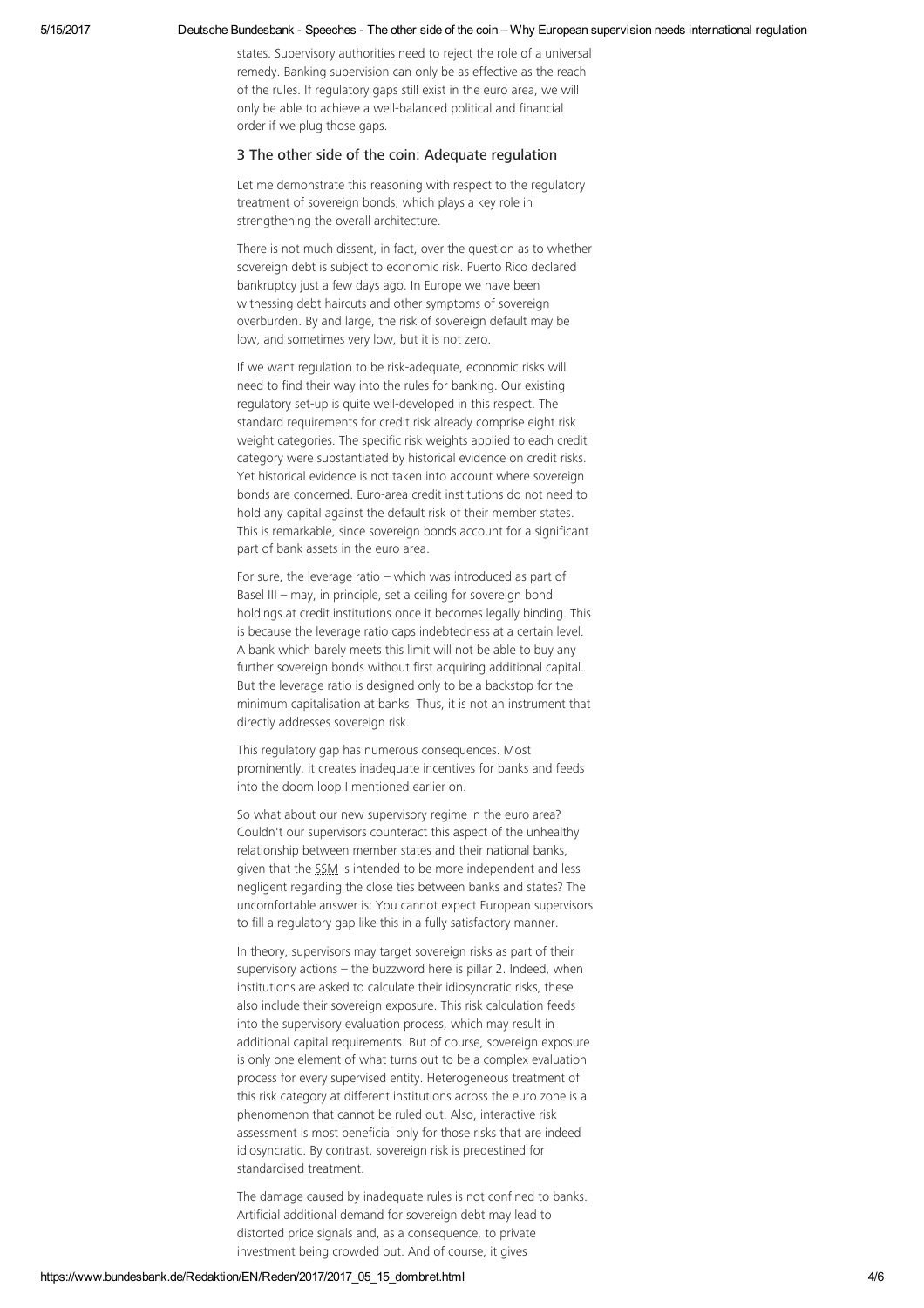#### 5/15/2017 Deutsche Bundesbank Speeches The other side of the coin – Why European supervision needs international regulation

governments the wrong incentives. Even central banks are affected, because they accept sovereign bonds as collateral when lending money to banks.

Thus, neglecting sovereign risk is not only inconsistent both from an economic and a regulatory view; it also produces sizeable sideeffects in other domains. The European debt crisis is the best evidence there is on the detrimental linkages between states and domestic banks. We can only contain these unhealthy relationships if we target the root causes, such as the lack of regulatory treatment of sovereign risk.

What could be the therapy? It would consist of two components: Non-zero risk weights as well as concentration limits for sovereign exposures. Concentration limits directly relate to a fundamental principle of banking: Never put too many eggs in one basket. In the status quo, euro-area sovereign bonds are exempt not only from non-zero risk weighting, but also from the existing concentration limits.

# 4 The road ahead

Of course, simply believing that the euro-area architecture contains structural flaws will not, in itself, invoke change. Transitioning towards a more desirable order may get tough for those affected.

Banks do not only make some of their money with sovereign bonds; they also use this paper as collateral in interbank markets and for their borrowing from central banks. Also, increased holdings in sovereign bonds have helped banks comply with stricter capital requirements and newly enacted liquidity requirements. For example, German banks were able to improve their capital ratios partly by increasing their holdings of euro-area sovereign bonds relative to investments, which lowered their RWAs. Amending the regulation of sovereign risk gives rise to a number of tasks in the management of banks.

A similar storyline can be told about states that are highly indebted. Putting an end to subsidised lending will often be onerous. Some may also be worried about cliff effects.

We need to take those temporary burdens into account. Whatever path the European financial architecture is taking, we need to ensure that it is not only viable, but also feasible in the first place.

But the fact that resistance to reforms happens for a reason does not mean that it is a superior reason. This is evident in the field of government financing. Markets have not been able to discipline governments. But who else, if not creditors, would be more suited to pushing governments to take a sustainable financial path? Why should we expect states to leave the well-trodden path of least resistance – which is expanding debt instead of committing to painful reforms – when there are no regulatory restrictions such as a non-zero capital requirement for sovereign bonds in place that provide actual incentives to do so?

So whatever transitional challenges there may be, they don't make the idea of a more risk-adequate treatment of sovereign bonds less of a desirable ultimate aim. Also, framing the reform as a mere distribution battle between member states is deceptive. In the long run, everyone stands to benefit from a sustainable order.

Instead, we need to focus on change management. How do we smooth the transition toward a sustainable financial order? In my view, just as nobody should want a drug addict to die from going "cold turkey", we should take into account the challenges facing those who will be worst affected by a change in regulation – and offer demanding, but feasible transition schedules.